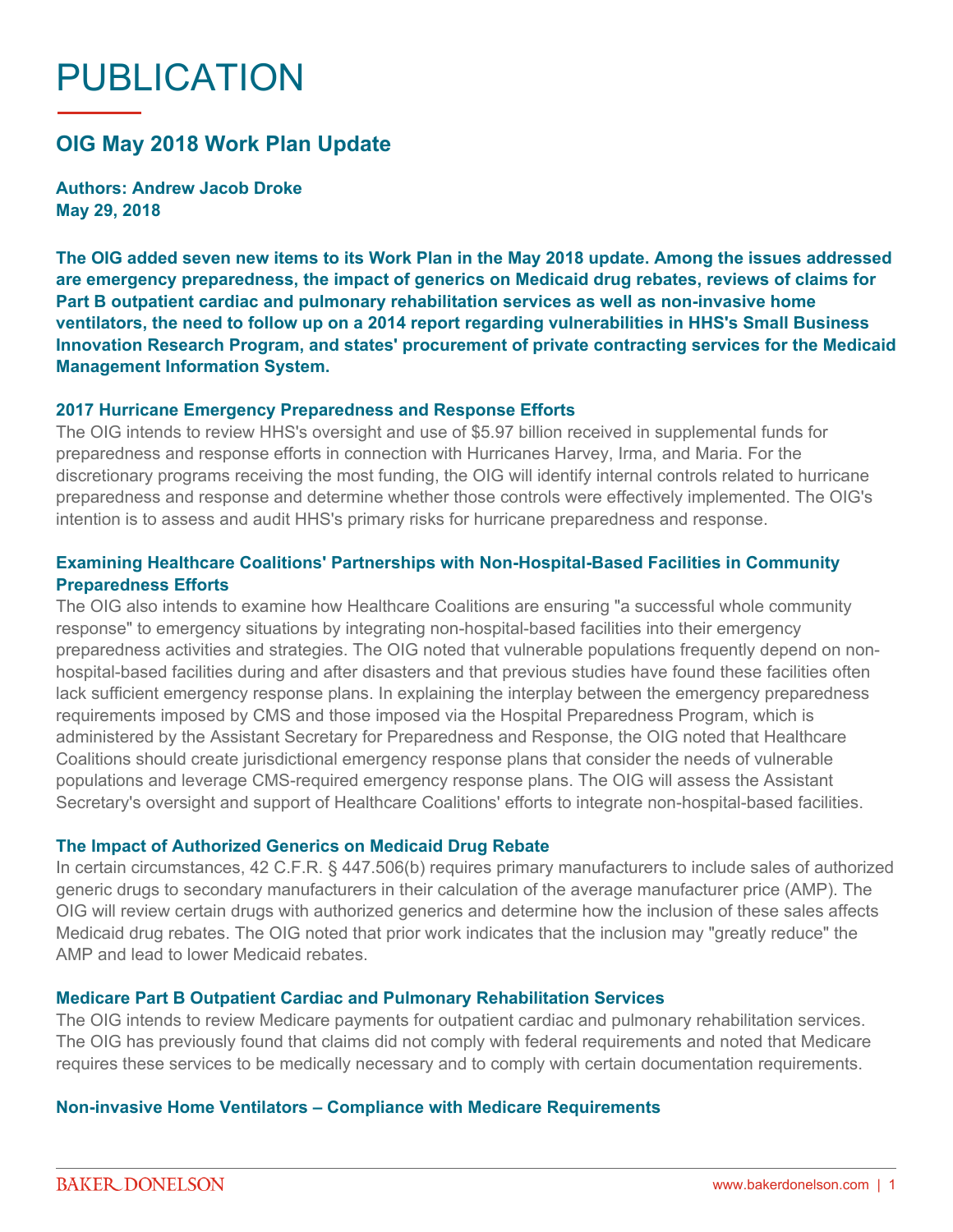The OIG has seen "significant growth" in Medicare billing for non-invasive home ventilators, and intends to determine whether claims for these devices were supported by medical necessity and in compliance with Medicare's payment and documentation requirements. Explaining that non-invasive home ventilators can operate in several modes (including a traditional ventilator mode, a respiratory assist device (RAD) mode, and a continuous positive airway pressure (CPAP) mode), the OIG specifically noted that a non-invasive home ventilator may be improperly prescribed when a lower-cost, single-function alternative (such as a stand-alone RAD or CPAP) would be sufficient to treat the patient's condition.

# **Recommendation Follow-up on the 2014 OIG Report Regarding Vulnerabilities in the HHS Small Business Innovation Research Program**

The OIG will review HHS's progress in ensuring compliance with the Small Business Innovation Research eligibility requirements and in improving the procedures to check for duplicative awards. The OIG found in a prior study that 31 percent of recipients in 2011 had questionable or unverified eligibility that only one of the four operating divisions checked for duplicative funding within HHS, and that none of the operating divisions checked for duplicative funding across other federal agencies. Since 1982, HHS has obligated and funded more than \$12.9 billion in awards under the Small Business Innovation Research program.

# **States' Procurement of Private Contracting Services for the Medicaid Management Information System**

Finally, the OIG will investigate whether certain states followed the applicable requirements in procuring private contracting services in connection with their design, development, and operation of Medicaid Management Information Systems. These systems are an integrated group of procedures and computer operations designed to meet key objectives, including the processing of medical claims. Medicaid reimburses states' administrative costs at rates of 90 and 75 percent.

| <b>Announced</b> | <b>Agency</b>                                                                                                                                                        | <b>Title</b>                                                                                                                                      | <b>Component</b>                           | <b>Report</b><br><b>Number(s)</b> |
|------------------|----------------------------------------------------------------------------------------------------------------------------------------------------------------------|---------------------------------------------------------------------------------------------------------------------------------------------------|--------------------------------------------|-----------------------------------|
| May 2018         | Administration<br>for Children and<br>Families;<br>Centers for<br>Disease Control<br>and Prevention;<br>Health<br>Resources and<br><b>Services</b><br>Administration | <b>2017 Hurricane Emergency</b><br><b>Preparedness and Response</b><br><b>Efforts</b>                                                             | <b>Office of Audit</b><br><b>Services</b>  | W-00-18-59437                     |
| May 2018         | Office of the<br>Assistant<br>Secretary for<br>Preparedness<br>and Response                                                                                          | <b>Examining Healthcare Coalitions'</b><br>Partnerships with Non-Hospital-<br><b>Based Facilities in Community</b><br><b>Preparedness Efforts</b> | Office of<br>Evaluation and<br>Inspections | OEI-04-18-<br>00080               |
| May 2018         | Centers for<br>Medicare &<br>Medicaid                                                                                                                                | The Impact of Authorized<br><b>Generics on Medicaid Drug</b>                                                                                      | <b>Office of Audit</b><br><b>Services</b>  | W-00-18-31499                     |